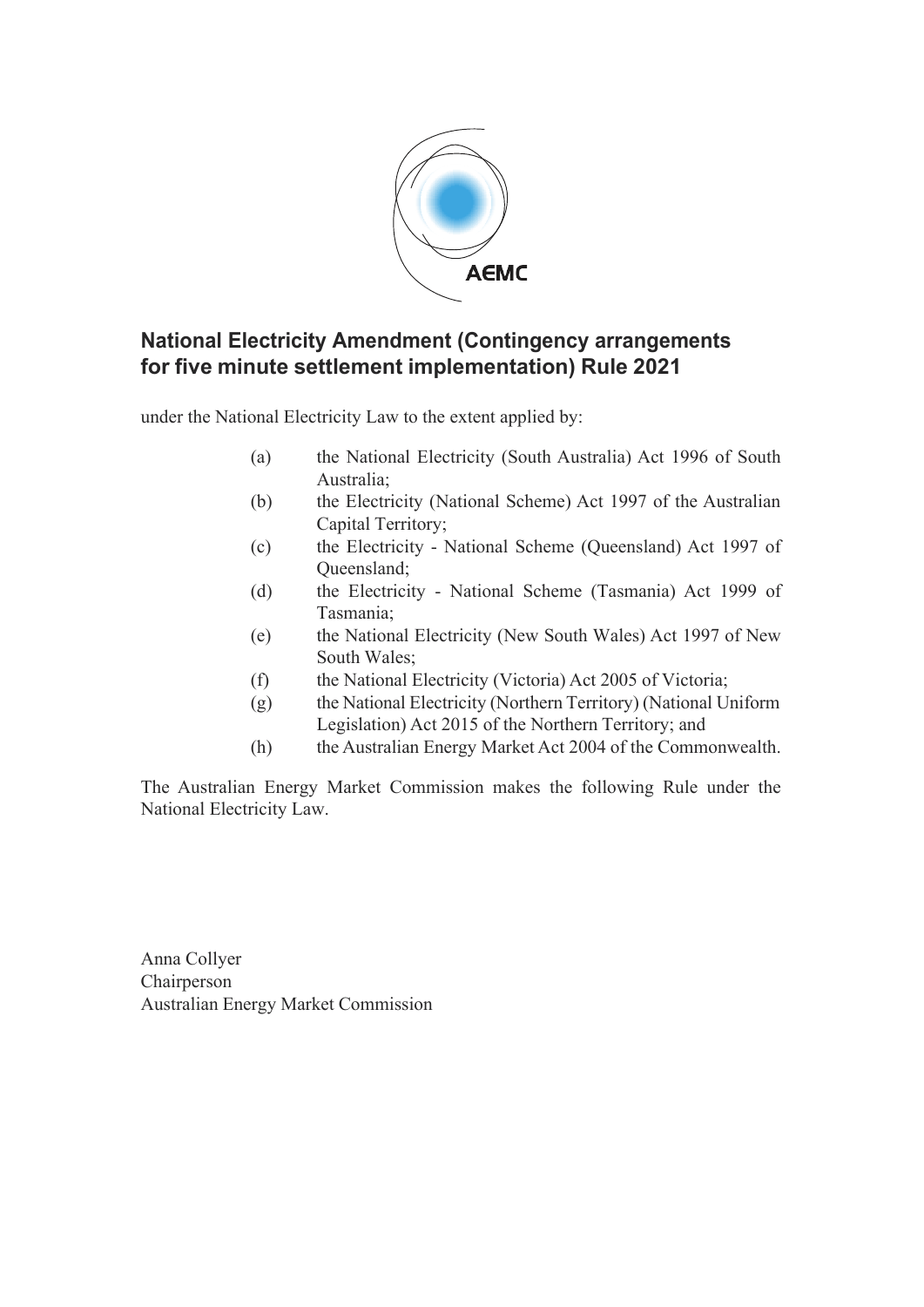#### **Indicative drafting for the National Electricity Amendment (Contingency arrangementsfor five minute settlement implementation) Rule 2021**

#### **1 Title of Rule**

This Rule is the *National Electricity Amendment (Contingency arrangements for five minute settlement implementation) Rule 2021.*

#### **2 Commencement**

This Rule commences operation on [COMMENCEMENT\_DATE].

#### **3 Amendment to the National Electricity Rules**

**[***Drafting note: The rules listed at paragraphs (b) and (i) will only be amended if the delay to five minute settlement extends beyond the end of 2021.***]**

The following Rules are amended as set out in Schedule 1:

(a) *National Electricity Amendment (Five minute settlement) Rule 2017 No. 15*;

[(b) *National Electricity Amendment (Global settlement and market reconciliation) Rule 2018 No. 14*;]

(c) *National Electricity Amendment (Five minute settlement and global settlement implementation amendments) Rule 2019 No. 7*;

(d) *National Electricity Amendment (Transmission loss factors) Rule 2020 No. 2*;

(e) *National Electricity Amendment (Intervention compensation and settlement processes) Rule 2019 No. 5*;

(f) *National Electricity Amendment (Application of the regional reference node test to the Reliability and Emergency Reserve Trader) Rule 2019 No.11*;

(g) *National Electricity Amendment (Application of compensation in relation to AEMO interventions) Rule 2019 No. 13*;

(h) *National Electricity Amendment (Participant compensation following market suspension) Rule 2018 No. 13*;

[(i) *National Electricity Amendment (Minor changes) Rule 2020 No. 3*;]

(j) *National Electricity Amendment (NEM Settlement under low, zero and negative regional demand conditions) Rule 2021 No 6*;

(k) *National Electricity Amendment (Wholesale demand response mechanism) Rule 2020 No. 9*;

(l) *National Electricity Amendment (Removal of intervention hierarchy) Rule 2020 No. 14*; and

(m) *National Electricity Amendment (Semi-scheduled generator dispatch obligations) Rule 2021 No. 2*.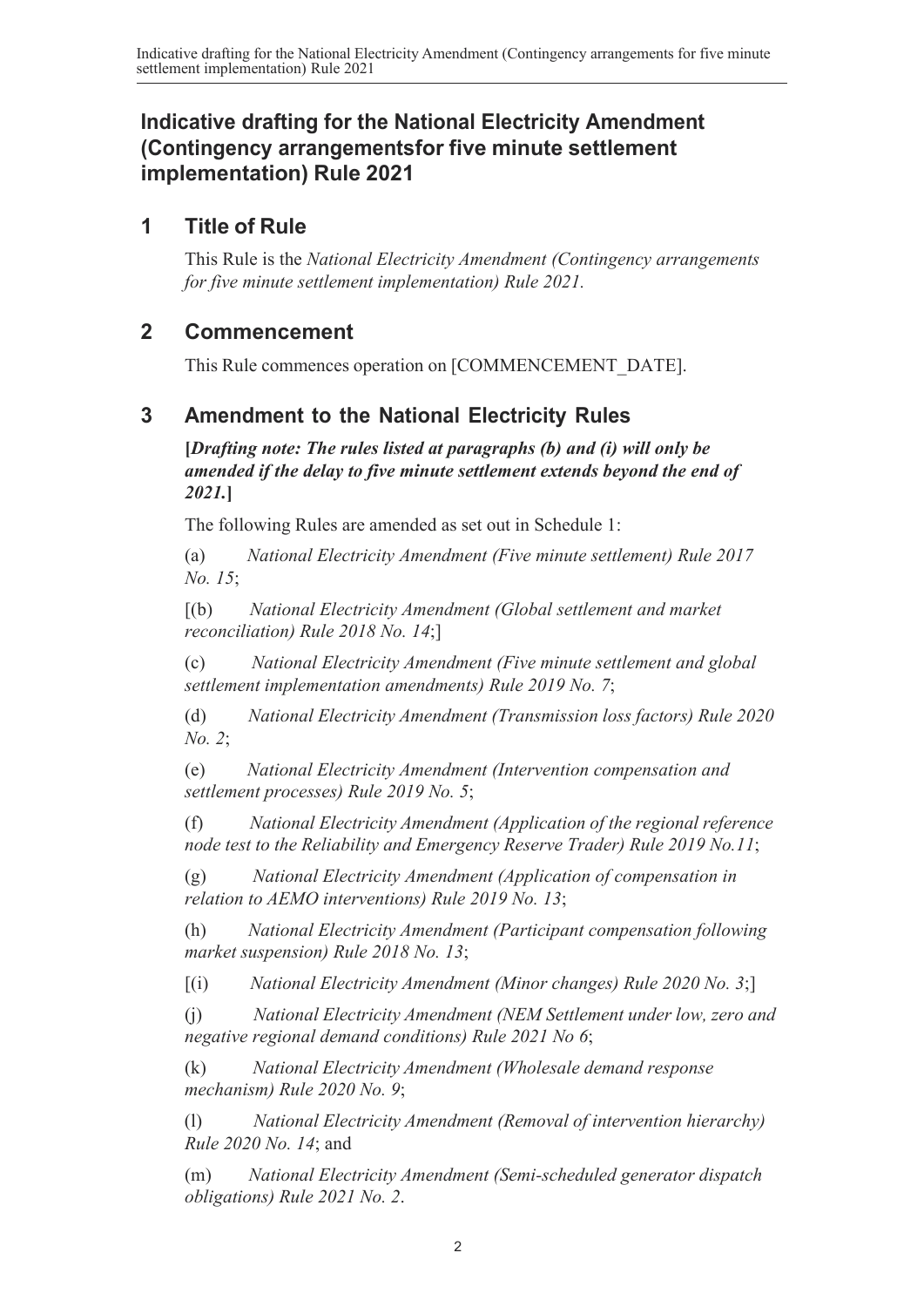## <span id="page-2-0"></span>**4 Amendment to the National Electricity Rules**

The National Electricity Rules are amended as set out in [Schedule](#page-3-0) 2.

#### **5 Amendment to the National Electricity Rules**

The National Electricity Rules are amended as set out in [Schedule](#page-7-0) 3.

# **6 Amendment to the National Electricity Rules**

The National Electricity Rules are amended as set out in [Schedule](#page-9-0) 4.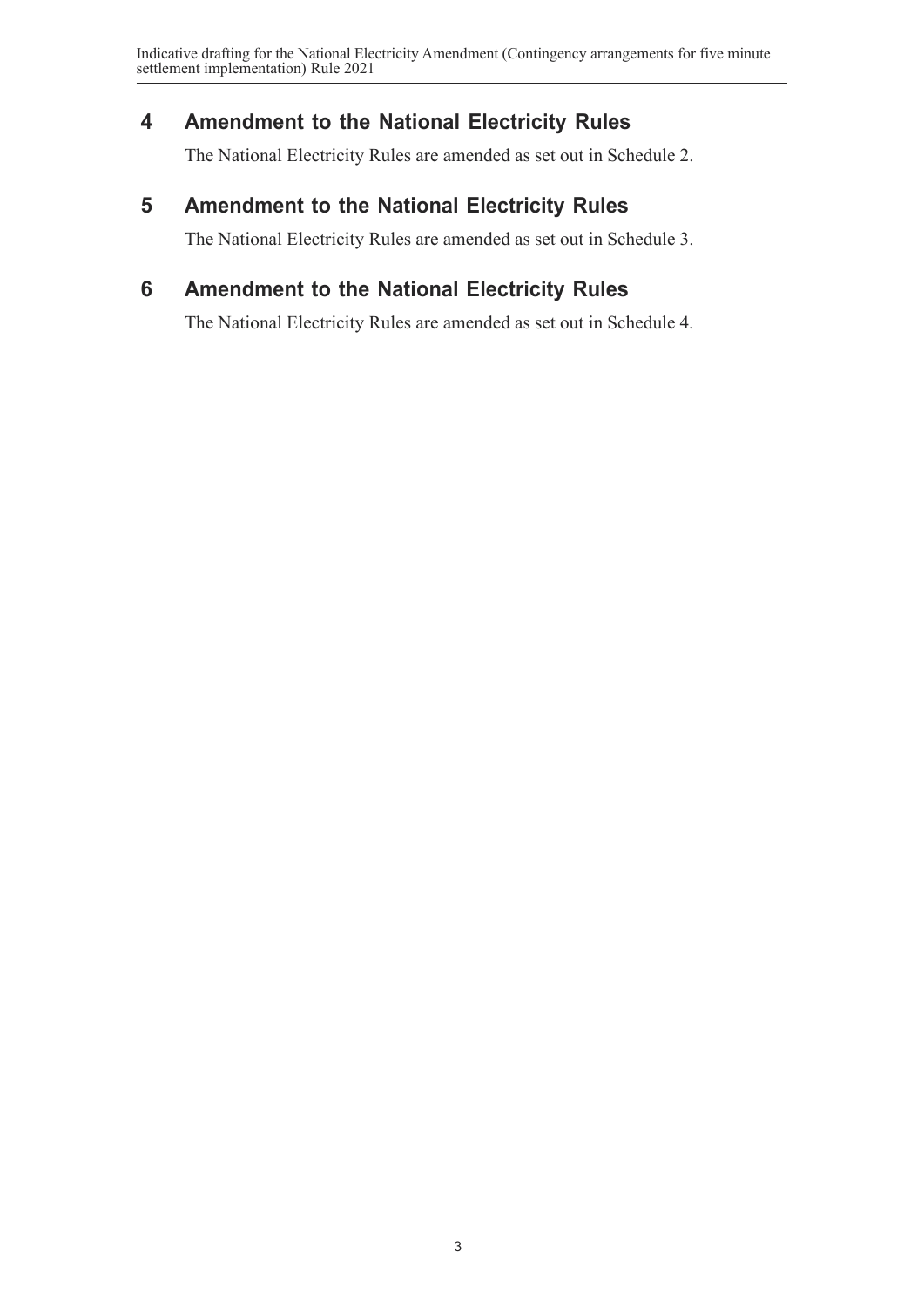#### <span id="page-3-0"></span>**Schedule 1 Amendment to the National Electricity Rules**

[\(Clause 3\)](#page-2-0)

[*Drafting note: The rules mentioned in items [2] [4] and [10] will only be amended if the delay to five minute settlement extends beyond the end of 2021.*]

#### **[1] Clause 2 Commencement of National Electricity Amendment (Five Minute Settlement) Rule 2017**

In clause 2 of the *National Electricity Amendment (Five Minute Settlement) Rule 2017 No. 15*, omit "1 October 2021" and substitute " [date]".

#### **[2] Clause 2 Commencement of National Electricity Amendment (Global settlement and market reconciliation) Rule 2018**

In clause 2 of the *National Electricity Amendment (Global settlement and market reconciliation) Rule 2018 No. 14*, omit "1 May 2022" and substitute "[date]".]

#### **[3] Clause 2 Commencement of National Electricity Amendment (Five minute settlement and global settlement implementation amendments) Rule 2019**

In clause 2 of the *National Electricity Amendment (Five minute settlement and global settlement implementation amendments) Rule 2019 No. 7*, omit "1 October 2021" and substitute "[date]".

#### **[4] Clause 2 Commencement of National Electricity Amendment (Five minute settlement and global settlement implementation amendments) Rule 2019**

In clause 2 of the *National Electricity Amendment (Five minute settlement and global settlement implementation amendments) Rule 2019 No. 7*, omit "1 May 2022" and substitute "[date]".]

#### **[5] Clause 2 Commencement of National Electricity Amendment (Transmission loss factors) Rule 2020**

In clause 2 of the *National Electricity Amendment (Transmission loss factors) Rule 2020 No. 2*, omit "1 October 2021" and substitute "[date]".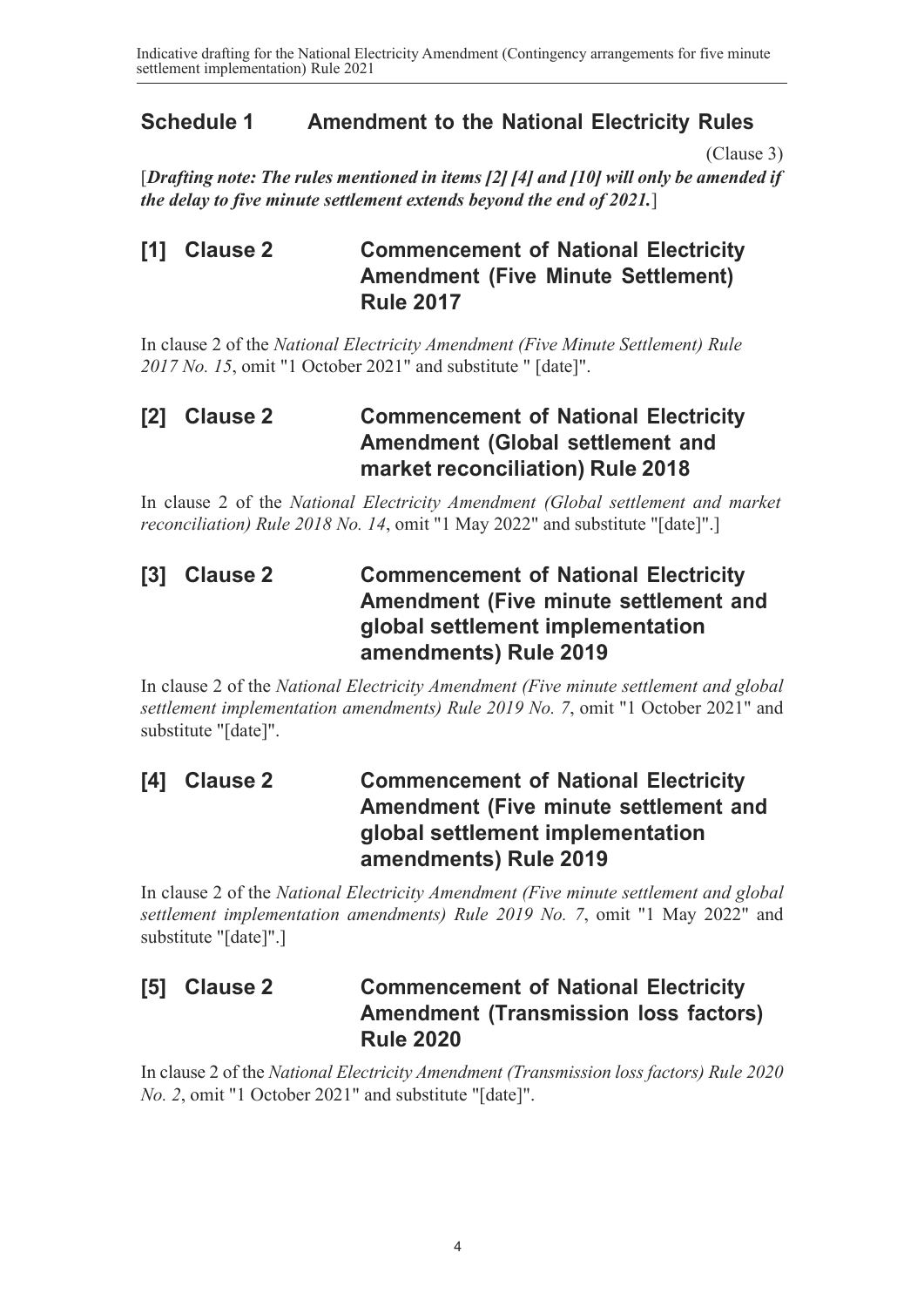#### **[6] Clause 2 Commencement of National Electricity Amendment (Intervention compensation and settlement processes) Rule 2019**

In clause 2 of the *National Electricity Amendment (Intervention compensation and settlement processes) Rule 2019 No. 5*, omit "1 October 2021" and substitute "[date]".

### **[7] Clause 2 Commencement of National Electricity Amendment (Application of the regional reference node test to the Reliability and Emergency Reserve Trader) Rule 2019**

In clause 2 of the *National Electricity Amendment (Application of the regional reference node test to the Reliability and Emergency Reserve Trader) Rule 2019 No. 11*, omit "1 October 2021" and substitute "[date]".

# **[8] Clause 2 Commencement of National Electricity Amendment (Application of compensation in relation to AEMO interventions) Rule 2019**

In clause 2 of the *National Electricity Amendment (Application of compensation in relation to AEMO interventions) Rule 2019 No. 13*, omit "1 October 2021" and substitute "[date]".

#### **[9] Clause 2 Commencement of National Electricity Amendment (Participant compensation following market suspension) Rule 2018**

In clause 2 of the *National Electricity Amendment (Participant compensation following market suspension) Rule 2018 No. 13*, omit "1 October 2021" and substitute "[date]".

#### **[10] Clause 2 Commencement of National Electricity Amendment (Minor changes) Rule 2020**

In clause 2 of the *National Electricity Amendment (Minor changes) Rule 2020 No. 3*, omit "1 May 2022" and substitute "[date]".]

#### **[11] Clause 2 Commencement of National Electricity Amendment (NEM Settlement under low, zero and negative regional demand conditions) Rule 2021**

In clause 2 of the *National Electricity Amendment (NEM Settlement under low, zero and negative regional demand conditions) Rule 2021 No 6*, omit "1 October 2021" and substitute "[date]".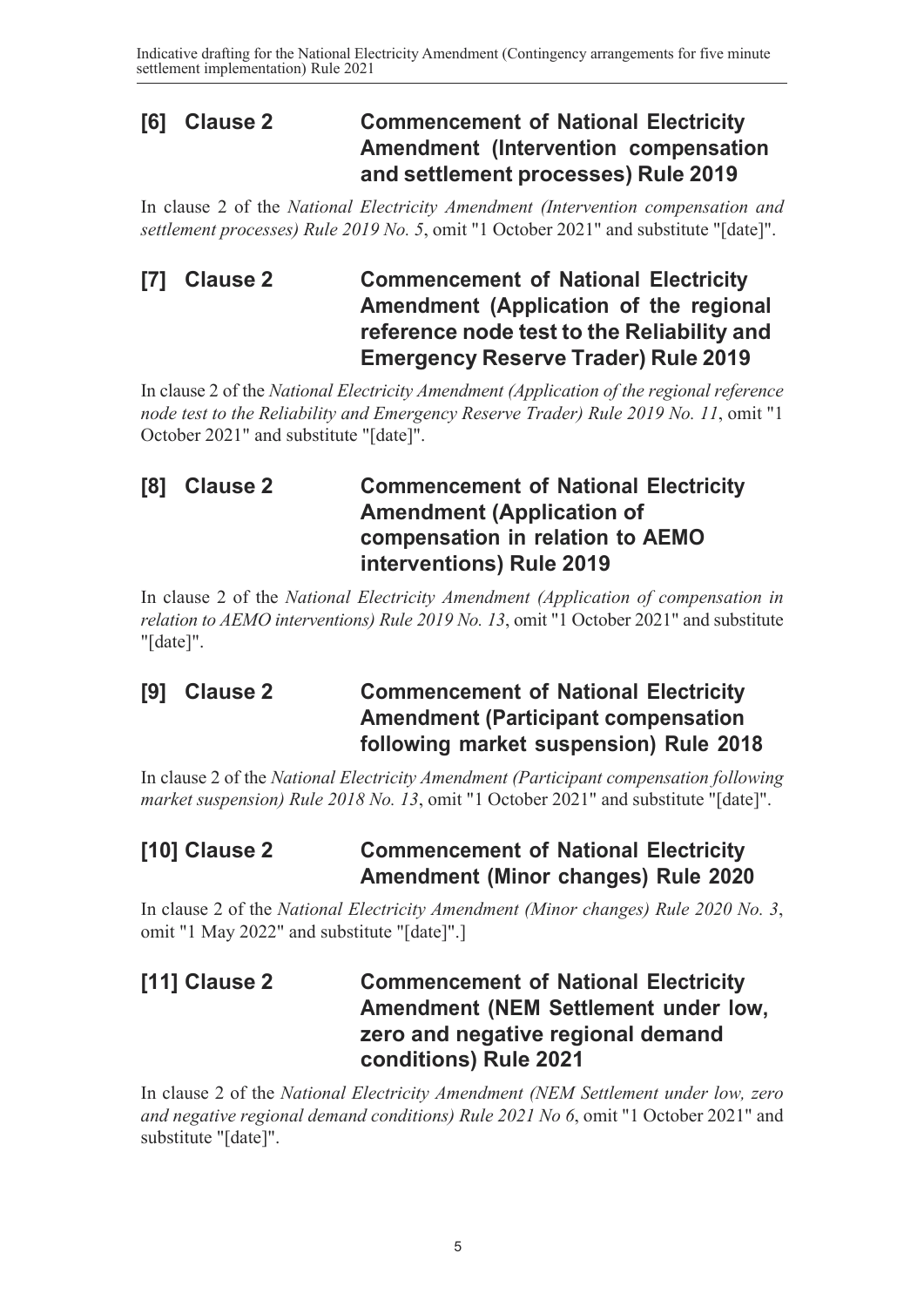#### **[12] Clause 2 Commencement of National Electricity Amendment (Semi-scheduled generator dispatch obligations) Rule 2021**

In clause 2 of the *National Electricity Amendment (Semi-scheduled generator dispatch obligations) Rule 2021 No. 2* omit "1 October 2021" and substitute "[date]".

#### **[13] Clause 2 Commencement of National Electricity Amendment** *(* **Wholesale demand response mechanism) Rule 2020**

In clause 2 of the *National Electricity Amendment (Wholesale demand response mechanism) Rule 2020 No. 9* omit "24 October 2021" wherever it occurs and substitute "[date], immediately after commencement of Schedule 2 of the *National Electricity Amendment (Transmission loss factors) Rule 2020 No. 2* ".

#### **[14] Clause 2 Commencement of National Electricity Amendment (Removal of intervention hierarchy) Rule 2020**

In clause 2 of the *National Electricity Amendment (Removal of intervention hierarchy) Rule 2020 No. 14* omit "24 October 2021" and substitute "[date], immediately after commencement of Schedule 2 of the *National Electricity Amendment (Transmission loss factors) Rule 2020 No. 2*".

#### **[15] Clause 2 Commencement of National Electricity Amendment (Semi-scheduled generator dispatch obligations) Rule 2021**

In clause 2 of the *National Electricity Amendment (Semi-scheduled generator dispatch obligations) Rule 2021 No. 2* omit "24 October 2021" and substitute "[date], immediately after commencement of Schedule 2 of the *National Electricity Amendment (Transmission loss factors) Rule 2020 No. 2*".

#### **Note: Commencement [date]**

The amendments made by this Schedule will result in the relevant Schedules in the following Rules commencing in the following order on [date]:

(a) Schedules 1 to 6 of the *National Electricity Amendment (Five minute settlement) Rule 2017 No. 15*;

(b) Schedule 2 of the *National Electricity Amendment (Five minute settlement and global settlement implementation amendments) Rule 2019 No. 7*;

(c) Schedule 2 of the *National Electricity Amendment (Semi-scheduled generator dispatch obligations) Rule 2021 No. 2*;

(d) Schedule 2 of the *National Electricity Amendment (Transmission loss factors) Rule 2020 No. 2*;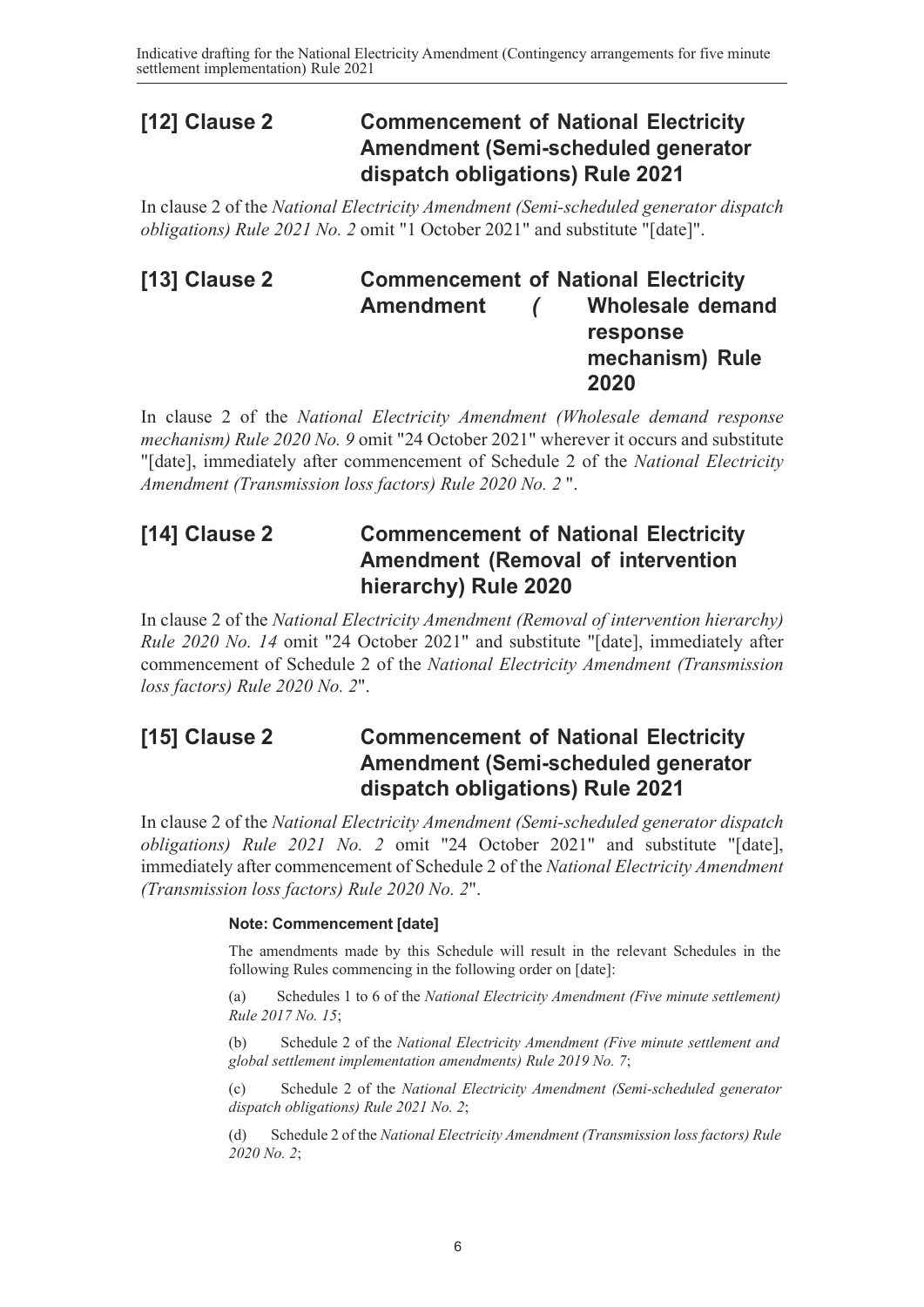(e) Schedule 2 of the *National Electricity Amendment (Intervention compensation and settlement processes) Rule 2019 No. 5*;

(f) Schedule 2 of the *National Electricity Amendment (Application of the regional reference node test to the Reliability and Emergency Reserve Trader) Rule 2019 No.11*;

(g) Schedule 2 of the *National Electricity Amendment (Application of compensation in relation to AEMO interventions) Rule 2019 No. 13*;

(h) Schedule 2 of the *National Electricity Amendment (Participant compensation following market suspension) Rule 2018 No. 13*;

(i) Schedule 2 of the *National Electricity Amendment (NEM Settlement under low, zero and negative regional demand conditions) Rule 2021 No. 6*;

(j) Schedules 1, 3, 4 and 5 of the *National Electricity Amendment (Wholesale demand response mechanism) Rule 2020 No. 9*;

(k) Schedule 4 of the *National Electricity Amendment (Removal of intervention hierarchy) Rule 2020 No. 14*; and

(l) Schedule 3 of the *National Electricity Amendment (Semi-scheduled generator dispatch obligations) Rule 2021 No. 2*.

#### **[Note: Commencement [date]**

*[Drafting note: This Note will only be required if the delay to five minute settlement extends beyond the end of 2021.]*

The amendments made by this Schedule will result in the relevant Schedules in the following Rules commencing in the following order on [date]:

(a) Schedules 1 to 4 of the *National Electricity Amendment (Global settlement and market reconciliation) Rule 2018 No. 14*;

(b) Schedules 3 to 5 of the *National Electricity Amendment (Five minute settlement and global settlement implementation amendments) Rule 2019 No. 7*; and

(c) Schedule 2 of the *National Electricity Amendment (Minor changes) Rule 2020 No. 3.*]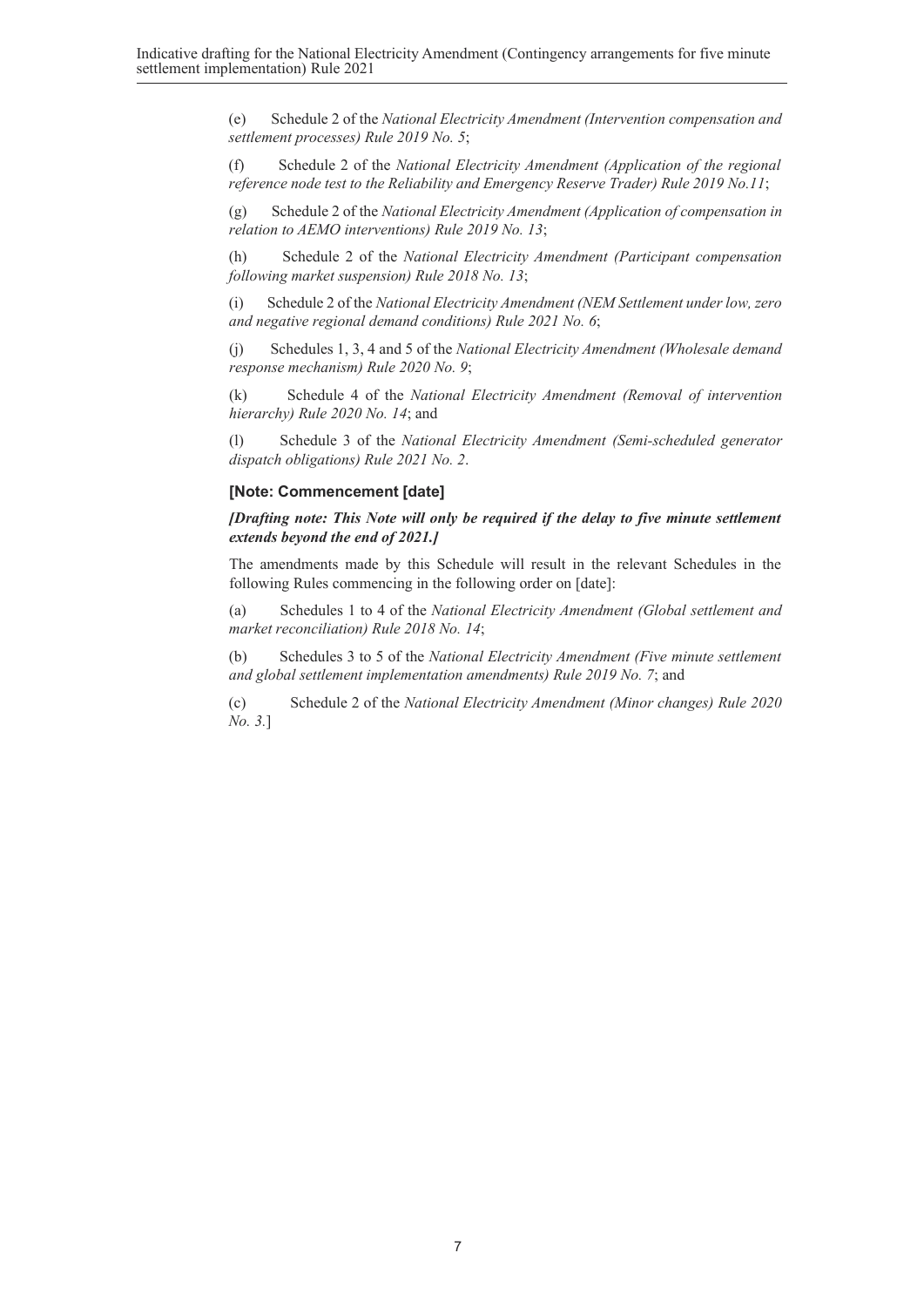#### <span id="page-7-0"></span>**Schedule 2 Amendment to the National Electricity Rules**

[\(Clause 4\)](#page-2-0)

**[1] Rule 11.103 Rules consequential on the making of the National Electricity Amendment (Five Minute Settlement) Rule 2017 and the National Electricity Amendment (Delayed implementation of five minute and global settlement) Rule 2020**

In rule 11.103, omit the heading and substitute:

**11.103 Rules consequential on the making of the National Electricity Amendment (Five Minute Settlement) Rule 2017, the National Electricity Amendment (Delayed implementation of five minute and global settlement) Rule 2020 and the National Electricity Amendment (Contingency arrangements for five minute settlement implementation) Rule 2021**

# **[2] Clause 11.103.1 Definitions**

In clause 11.103.1, omit the definition of **commencement date** and substitute:

**commencement date** means [date]

#### **[3] Clause 11.103.2 Amendments to procedures**

In clause 11.103.2(a1), after "the National Electricity Amendment (Delayed implementation of five minute and global settlement) Rule 2020" insert "or the National Electricity Amendment (Contingency arrangements for five minute settlement implementation) Rule 2021".

#### **[4] New clause 11.103.8 Cumulative Price Threshold calculations**

After clause 11.103.7, insert:

#### **11.103.8 Cumulative Price Threshold calculations**

- (a) The *cumulative price threshold* specified in paragraph (b) applies for the purposes of the *Rules* in place of any other *cumulative price threshold* calculated by the *AEMC* under clause 3.14.1 for the period referred to in paragraph (b).
- (b) The *cumulative price threshold* for the period commencing 1 July 2021 to immediately before [date before date 5MS starts] is \$226,500.00.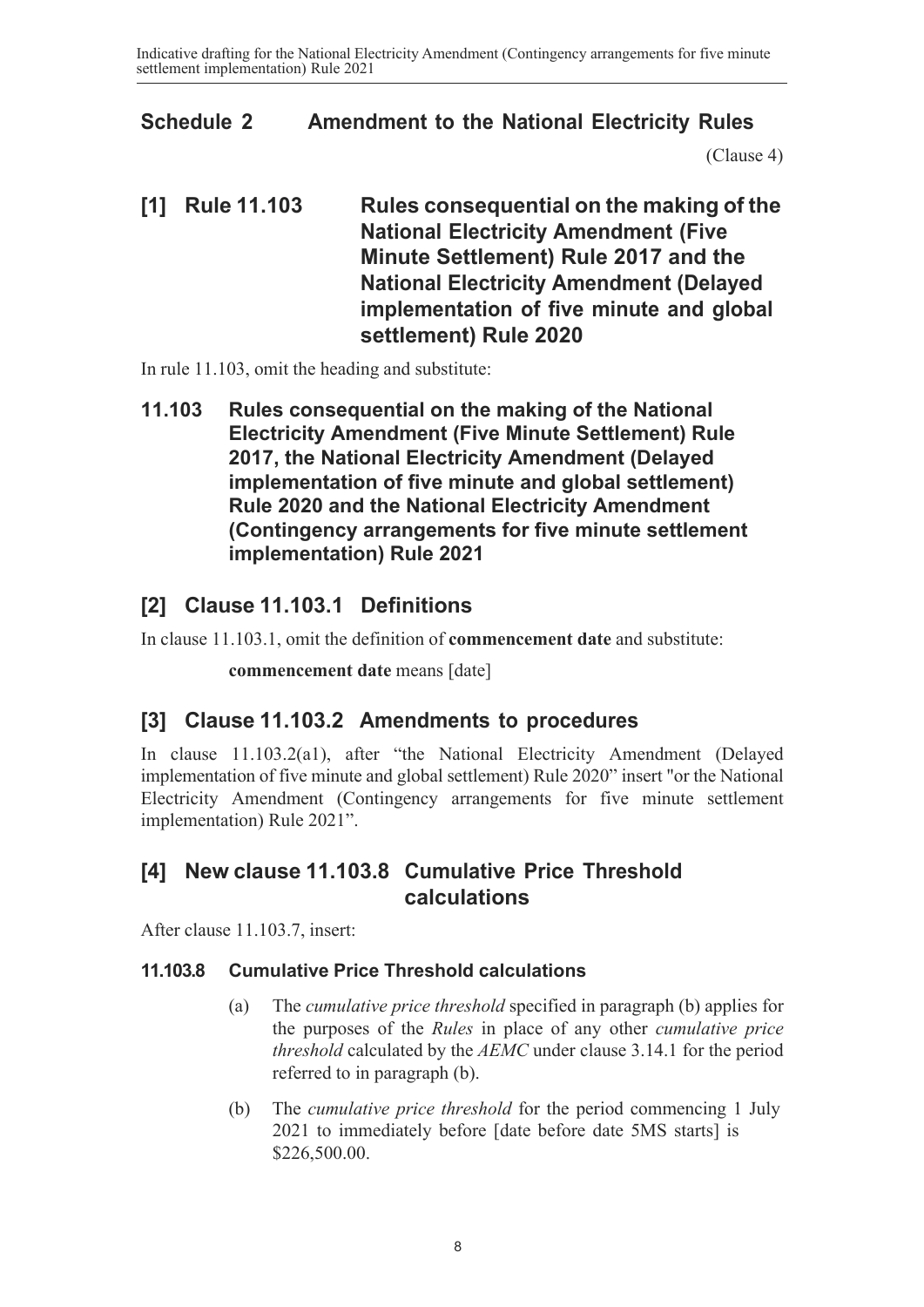- (c) The *cumulative price threshold* calculated in accordance with paragraph (d) applies for the purposes of the *Rules* in place of any other *cumulative price threshold* calculated by the *AEMC* under clause 3.14.1 for the period referred to in paragraph (d).
- (d) The *cumulative price threshold* for the period commencing [date 5MS starts] and ending 30 June 2022 is \$1,359,100.00.
- (e) By [date], the *AEMC* must *publish* the *cumulative price thresholds* to apply in accordance with this clause on its website as part of the schedule of *reliability settings*.

#### **[5] New clause 11.103.9 Change date for B2B Procedures**

After clause 11.103.8, insert:

#### **11.103.9 Change date for B2B Procedures**

(a) The *Information Exchange Committee* is not required to consult in accordance with rule 7.17.4(b) in relation to a change to a B2B change date (as defined in clause 7.17.4(a)) to take into account the *National Electricity Amendment (Contingency arrangements for five minute settlement implementation) Rule 2021*.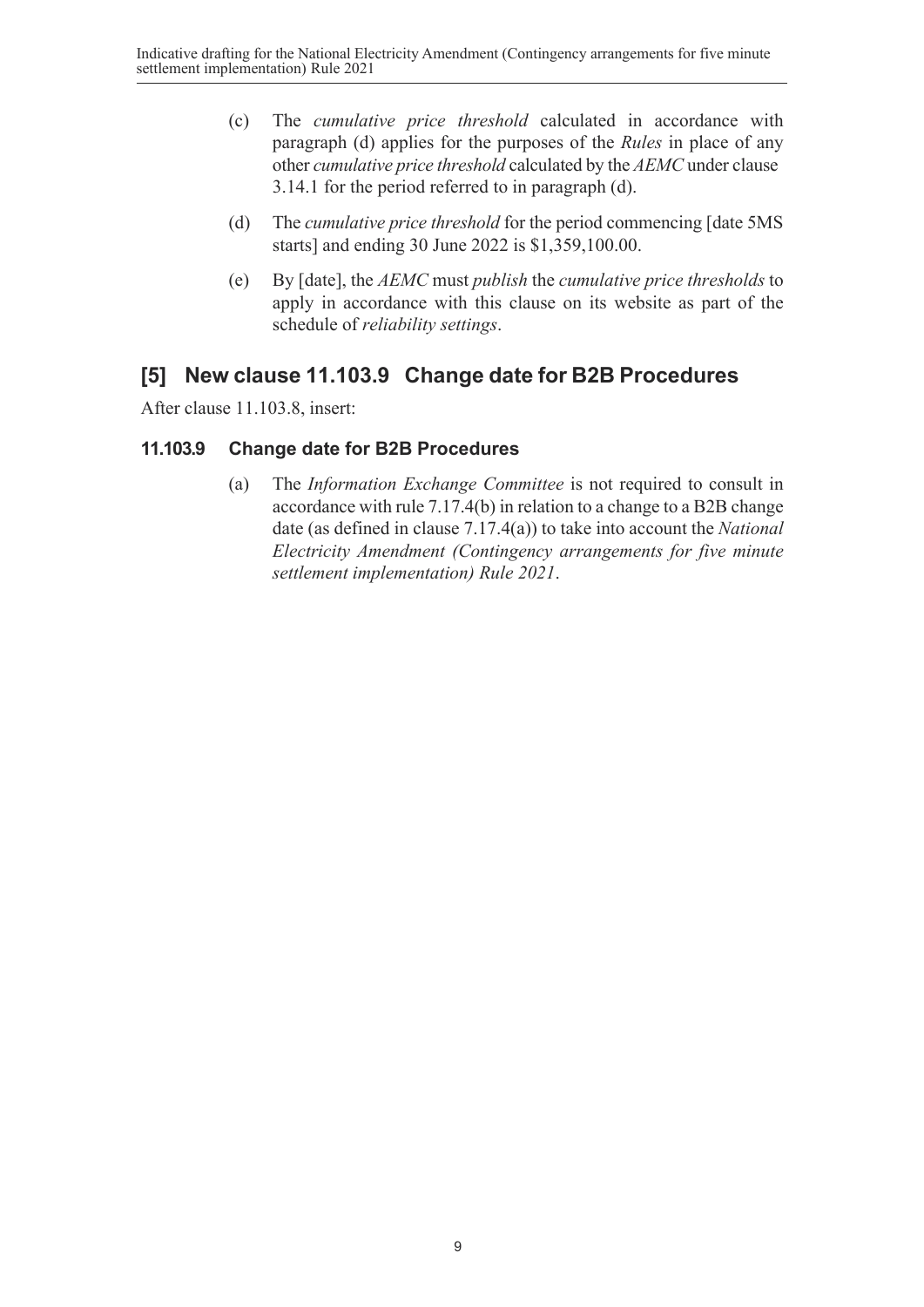#### <span id="page-9-0"></span>**Schedule 3 Amendment to the National Electricity Rules**

[\(Clause 5\)](#page-2-0)

**[1] Rule 11.112 Rules consequential on the making of the National Electricity Amendment (Global settlement and market reconciliation) Rule 2018 and the National Electricity Amendment (Delayed implementation of five minute and global settlement) Rule 2020**

In rule 11.112, omit the heading and substitute:

**11.112 Rules consequential on the making of the National Electricity Amendment (Global settlement and market reconciliation) Rule 2018 and the National Electricity Amendment (Delayed implementation of five minute and global settlement) Rule 2020 and the National Electricity Amendment (Contingency arrangements for five minute settlement implementation) Rule 2021**

# **[2] Clause 11.112.1 Definitions**

In clause 11.112.1, omit the definition of **effective date** and substitute:

**effective date** means [date]

[*Drafting note: Item [2] applicable only if the delay to five minute settlement extends beyond the end of 2021.*]

#### **[3] Clause 11.112.2 Amendments to AEMO procedures**

In clause 11.112.2(a1), after "the National Electricity Amendment (Delayed implementation of five minute and global settlement) Rule 2020" insert "or the National Electricity Amendment (Contingency arrangements for five minute settlement implementation) Rule 2021".

#### **[4] Clause 11.112.3 AEMO to publish report on unaccounted for energy trends**

In clause 11.112.3(a), omit "1 June 2022" and substitute "[date]". [*Drafting note: Item [4] applicable only if the delay to five minute settlement extends beyond the end of 2021*.]

#### **[5] Clause 11.112.5 Publication of UFE data by AEMO**

In clause 11.112.5(a), omit "1 October 2021" and substitute "[date]".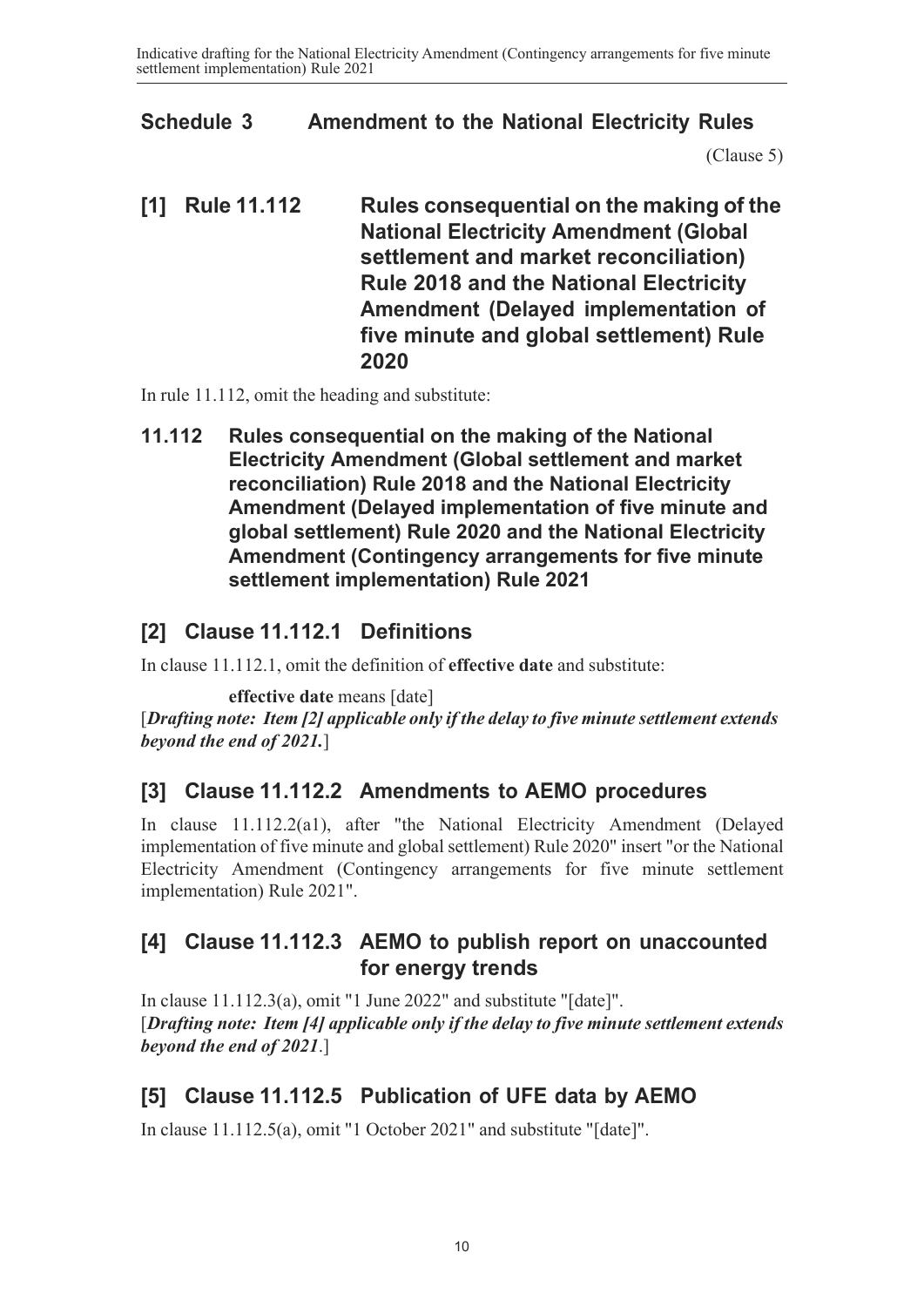# **[6] Clause 11.112.6 Publication of UFE reporting guidelines**

In clause 11.112.6(a), omit "1 March 2023" and substitute "[date]". **[***Drafting note: Item [6] applicable only if the delay to five minute settlement extends beyond the end of 2021.***]**